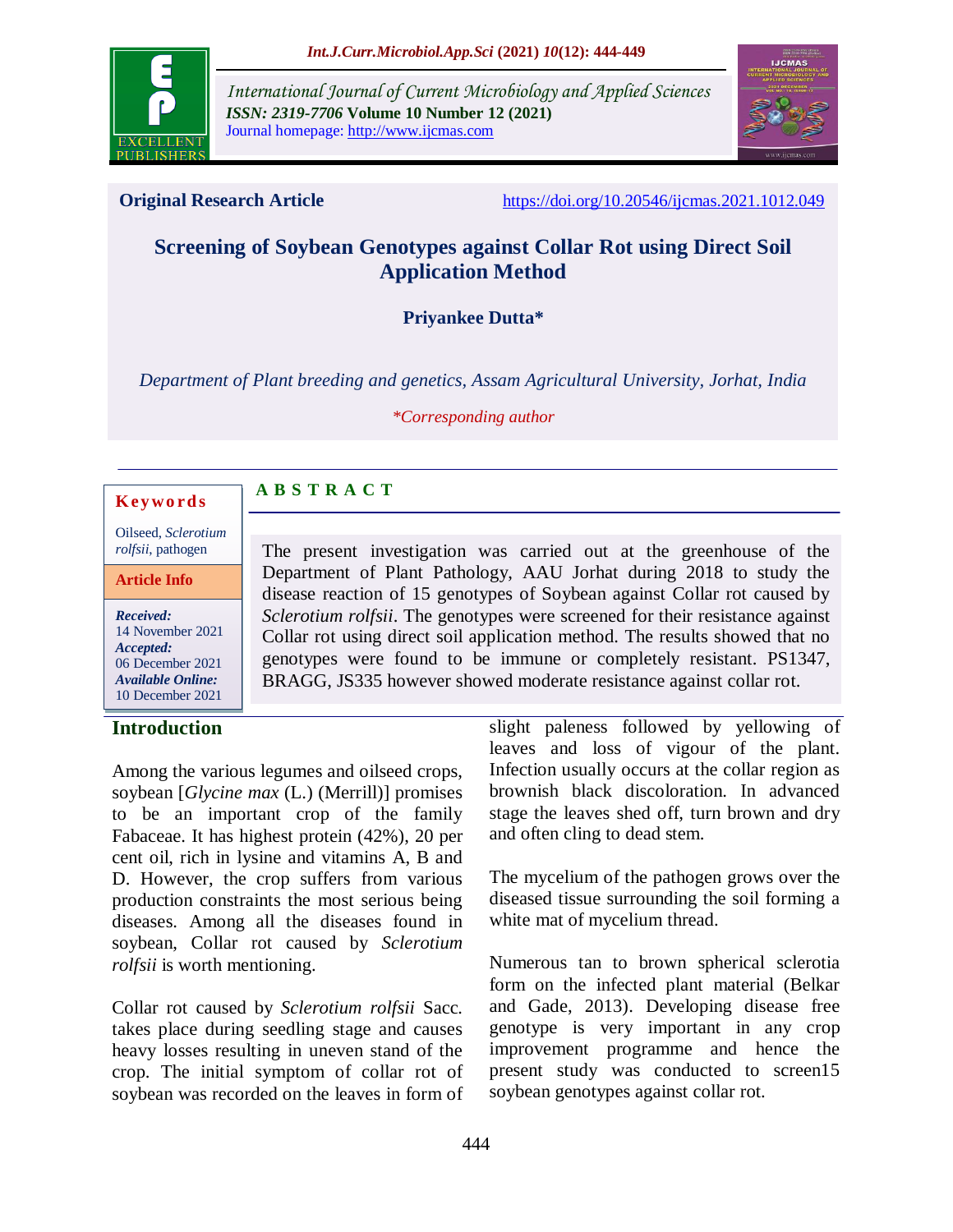#### **Materials and Methods**

Seeds of the 15 varieties were collected from AICRP on Soybean. Planting materials were generated in the sterilized soil in seed trays inside the green house of the Department of Plant Pathology, Assam Agricultural University (Plate.1).

Pure culture of the fungus was collected and it was maintained throughout the period of investigation on PDA slants by subsequent periodical sub-culturing and storing at 4°C in refrigerator (Plate.2).

For the preparation of suspension culture of the pathogen 24 g PDB was taken in 1 litre distilled water and then heated in the oven until it thoroughly mixed. The hot solution was then poured in 20 numbers of 250 ml conical flask which were kept sterilized.

The conical flasks were plugged tightly with non-absorbent cotton and autoclaved at 15 lb. pressure per square inch for 20 min.

The conical flasks were then inoculated with the spores of *Sclerotium rolfsii* (Plate3). After 30 days the medium flasks were found to be covered with white mycelium. This culture was used for inoculation.

The 30 days old suspension culture of *Sclerotium rolfsii* was applied to the soil in the seed trays @15 spores /holes to the eight days old seedling (Plate4). The trays were moistened with water regularly for establishment of the pathogen.

## **Screening of seedlings against** *Sclerotium rolfsii*

The disease severity was scored on 0 to 9 rating scale on  $8<sup>th</sup>$  day after inoculation (Table 1) and the cultivars were classified into different grades(table 2) (Konde *et al.,* 2017).

#### **Results and Discussion**

In the present study White, fanlike mat of fungal mycelium forms on stem bases around infected plants. The mycelial mat was observed several centimetres up the stem above the soil line. Light brown lesions, which quickly turn dark and enlarge on the hypocotyls/stem was observed. Numerous white (immature) tan to brown, spherical sclerotia, about the size of mustard seeds, form on infected plant material and the plants were finally found to be dead. Similar symptoms were also reported by Wilson (1953), Wheeler (1969) and Borah (2019). Based on the Mortality % of different genotypes of soybean (Fig 1) the genotypes were classified into some distinct classes (Table.3).

The data presented indicate that none of the entry was free from collar rot. The entries PS1347, BRAGG, JS335 showed moderately resistant reaction (Plate5), entries DS3109, NRC146, SL1191, GJS3, NRC139, JS9305 showed susceptible reaction and entries PS24, Dsb33, JS21-72, AUKS176, DS3110, RSC11- 15 showed highly susceptible reaction to disease under artificial inoculated condition. In a similar experiment Agarwal and Kotasthane (1971) screened the 25 soybean varieties against collar rot disease. Out of which nine entries exhibited resistant reaction while 12 entries showed a moderately resistant reaction.

The findings contributed to the screening of some soybean genotypes which shows moderate resistance against *Sclerotium rolfsii* which causes collar rot in soybean. This will be helpful for future research concentrating on crop improvement and development of resistant genotypes against collar rot which in turn will be helpful in increasing the cultivation of Soybean in non-traditional areas like Assam.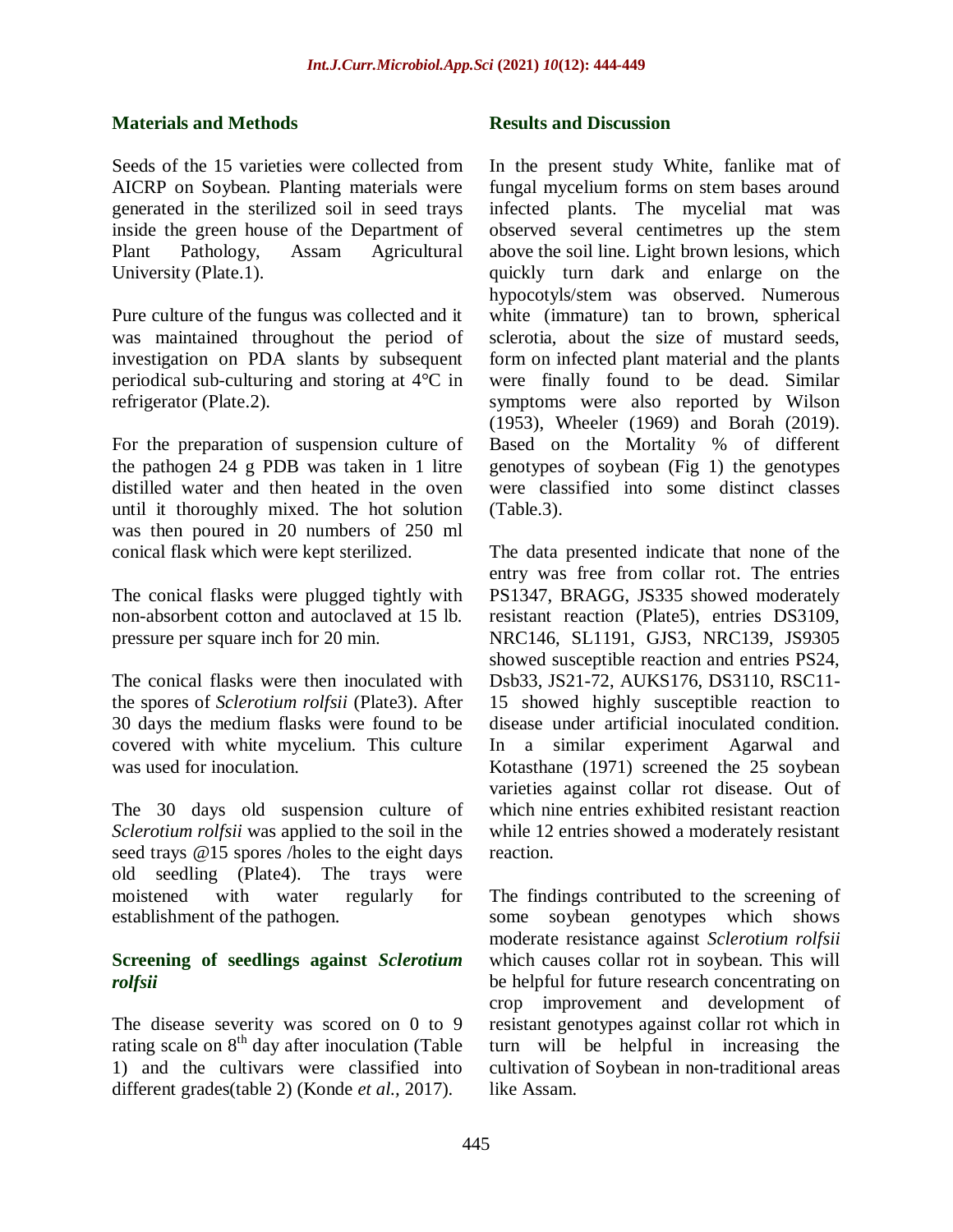#### *Int.J.Curr.Microbiol.App.Sci* **(2021)** *10***(12): 444-449**

| <b>Rating</b> | <b>Description</b>      |
|---------------|-------------------------|
|               | No mortality            |
| 1             | 1% mortality            |
| 3             | 1.1 to 10% mortality    |
| 5             | 10.1 to 25% mortality   |
| 7             | 25.1 to 50% mortality   |
| q             | More than 50% mortality |

**Table.1** Scale used for screening different soybean cultivars

**Table.2** Based on disease score cultivars were grouped as

| <b>Disease score</b> | <b>Quantitative Grade</b>   | <b>Reaction</b> |
|----------------------|-----------------------------|-----------------|
| $0$ to $1$           | Immune                      |                 |
| $>1$ to $<$ 3        | Resistant                   | R               |
| $>3$ to $<5$         | <b>Moderately Resistant</b> | <b>MR</b>       |
| $>5$ to $< 7$        | Susceptible                 | S               |
| $>7$ to $9$          | <b>Highly Susceptible</b>   | HS              |

**Table.3** Classification of genotypes into grades based on mortality %

| <b>Genotypes</b> | <b>Quantitative grade</b> |
|------------------|---------------------------|
| <b>PS24</b>      | <b>HS</b>                 |
| <b>NRC139</b>    | S                         |
| <b>DS3109</b>    | S                         |
| $\mathbf{Dsb33}$ | <b>HS</b>                 |
| <b>SL1191</b>    | S                         |
| <b>JS21-72</b>   | HS                        |
| <b>NRC146</b>    | S                         |
| <b>AUKS176</b>   | <b>HS</b>                 |
| <b>PS1347</b>    | MR                        |
| GJS3             | S                         |
| <b>RSC11-15</b>  | <b>HS</b>                 |
| <b>DS3110</b>    | HS                        |
| <b>BRAGG</b>     | <b>MR</b>                 |
| <b>JS335</b>     | <b>MR</b>                 |
| <b>JS9305</b>    | S                         |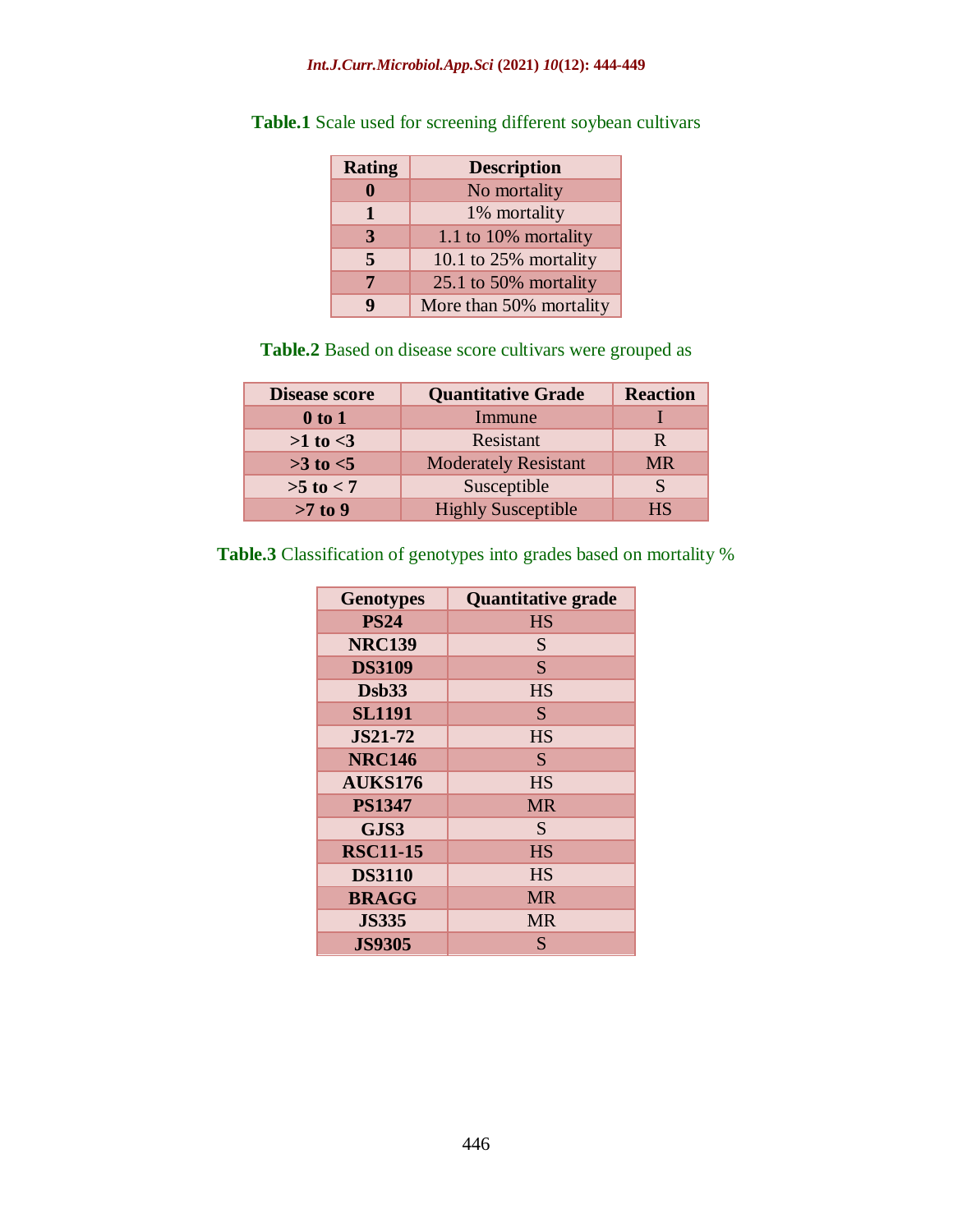

**Fig.1** Mortality % due to collar rot in different genotypes

## **Plate.1** Generation of Planting materials and initiation of seedlings



**Plate.2** Pure culture of *Sclerotium rolfsii* on PDA slant

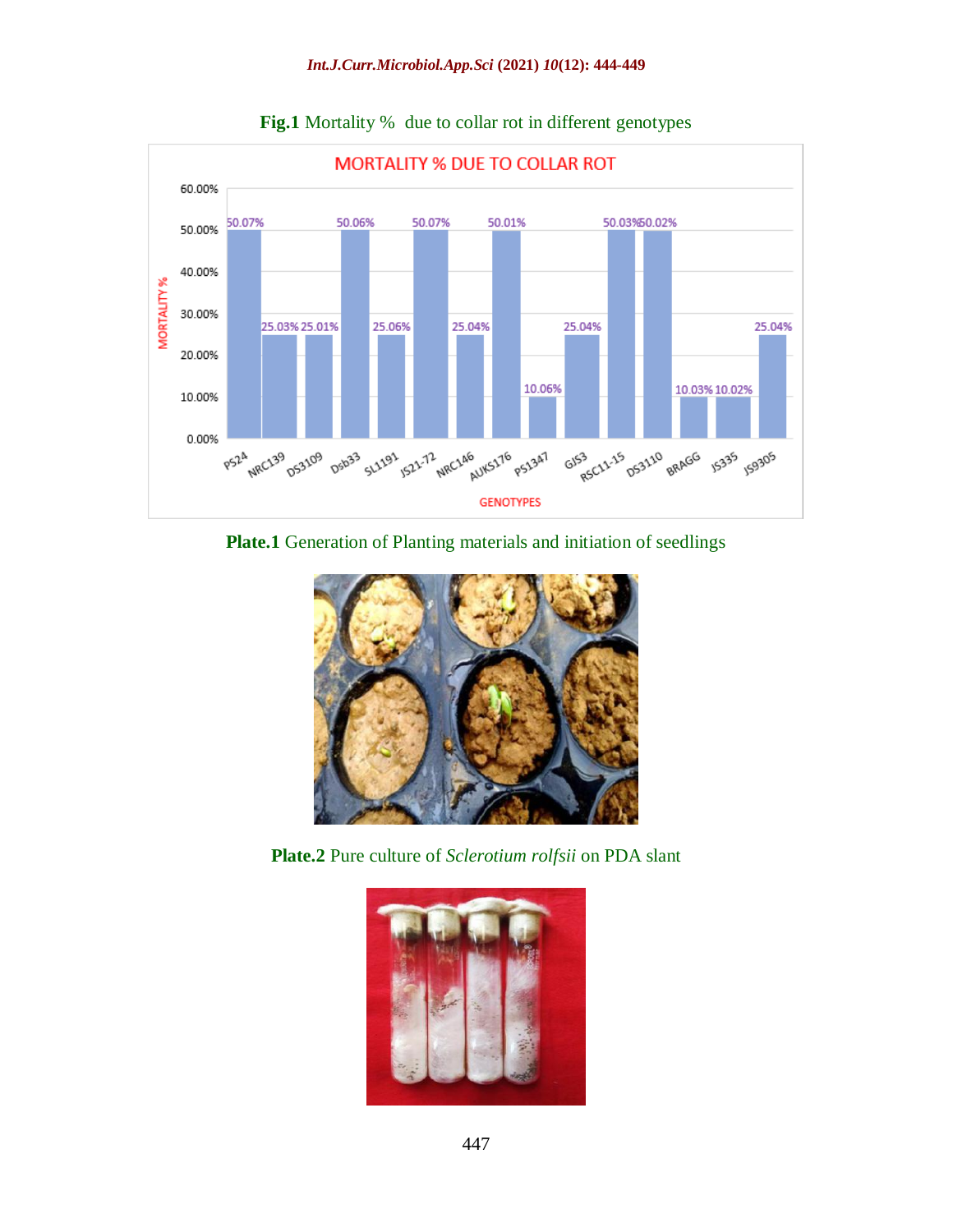

**Plate.3** Preparation of suspension culture of S*clerotium rolfsii*

**Plate.4** Eight days old seedlings growing on sterilized soil to which suspension culture was applied



**Plate.5** Moderately resistant variety (BRAGG) less affected by the pathogen